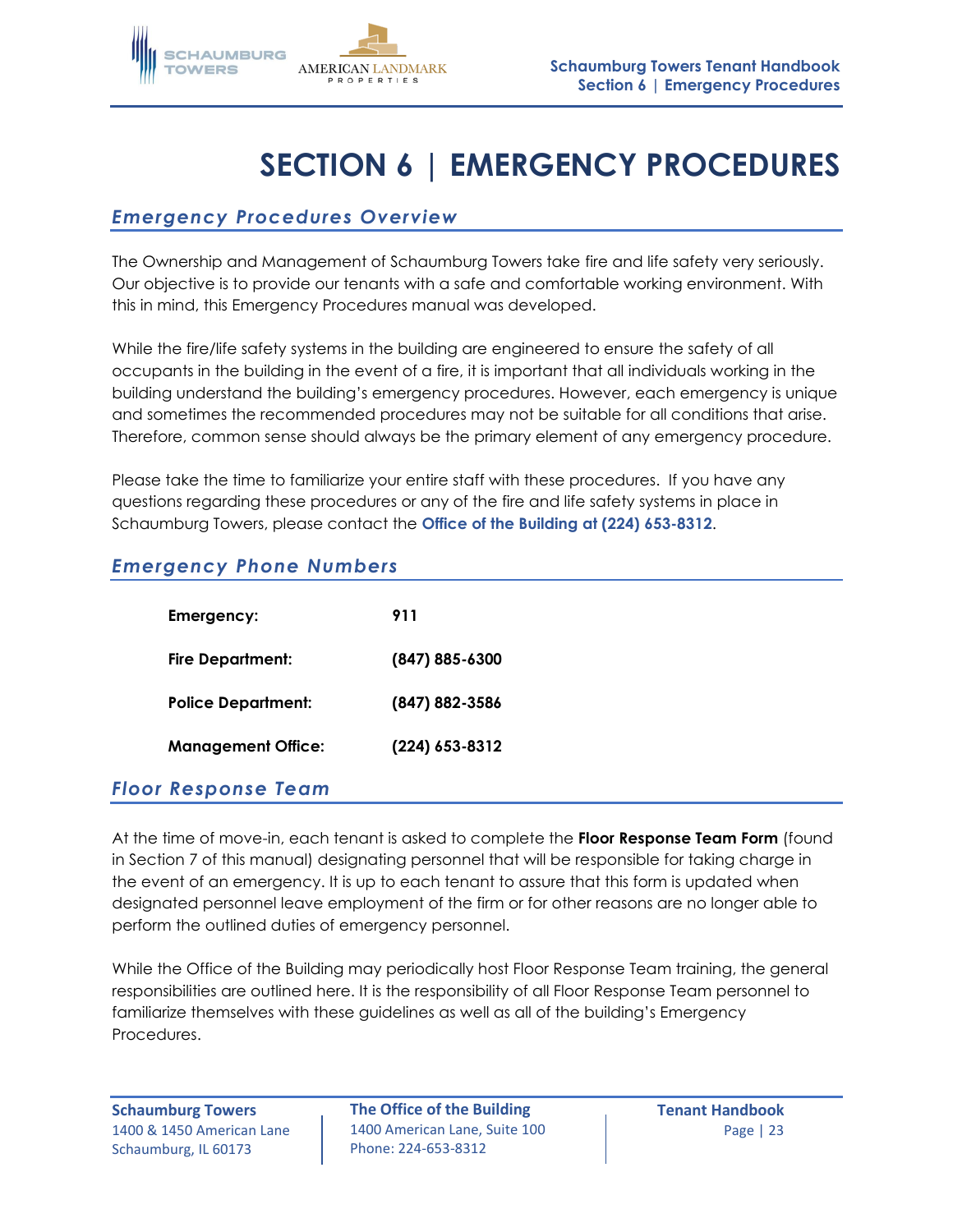There are five primary Floor Response Team positions. They are:

- **Floor Warden** Responsible for controlling staff in event of emergency and explaining/overseeing all emergency actions. *Each tenant should designate an alternate Floor Warden in case the Floor Warden is out of the office when an emergency occurs.*
- **Stairwell Monitor** At direction of Floor Warden, leads employees to exit stairwells and monitors the safe and efficient evacuation via stairwells.
- **Elevator Monitor** Is positioned at elevator banks and ensures that no one uses the elevators during an emergency.
- **Searcher** After all personnel have evacuated the suite, the searcher returns to the office suite to ensure that all have in fact evacuated and that there are no injured persons left behind.
- **Assistant to the Physically Impaired** Assists any handicapped individuals during an emergency and/or building evacuation.

Each member of the building's Floor Response Team has an extremely important job to perform in the event of an emergency. Each Floor Response Team designee should become familiar with the following duties.

### **Floor Warden Responsibilities**

- Appoints personnel to the emergency team and fills all vacant positions.
- Maintains an updated roster of Floor Response Team personnel.
- Keeps Office of the Building updated on any changes in Floor Response Team personnel.
- Alerts Floor Response Team designees of potential emergencies.
- Supervises the activities and training of Floor Response Team.
- Responsible for informing and training Floor Response Team in emergency procedures.
- Ensures that Floor Response Team know their assigned duties and locations in case of an emergency.
- Pre-plans the handling of physically impaired personnel during evacuation.
- Responsible for the evacuation of Floor Response Team.
- Responsible for notifying Elevator Monitor to evacuate.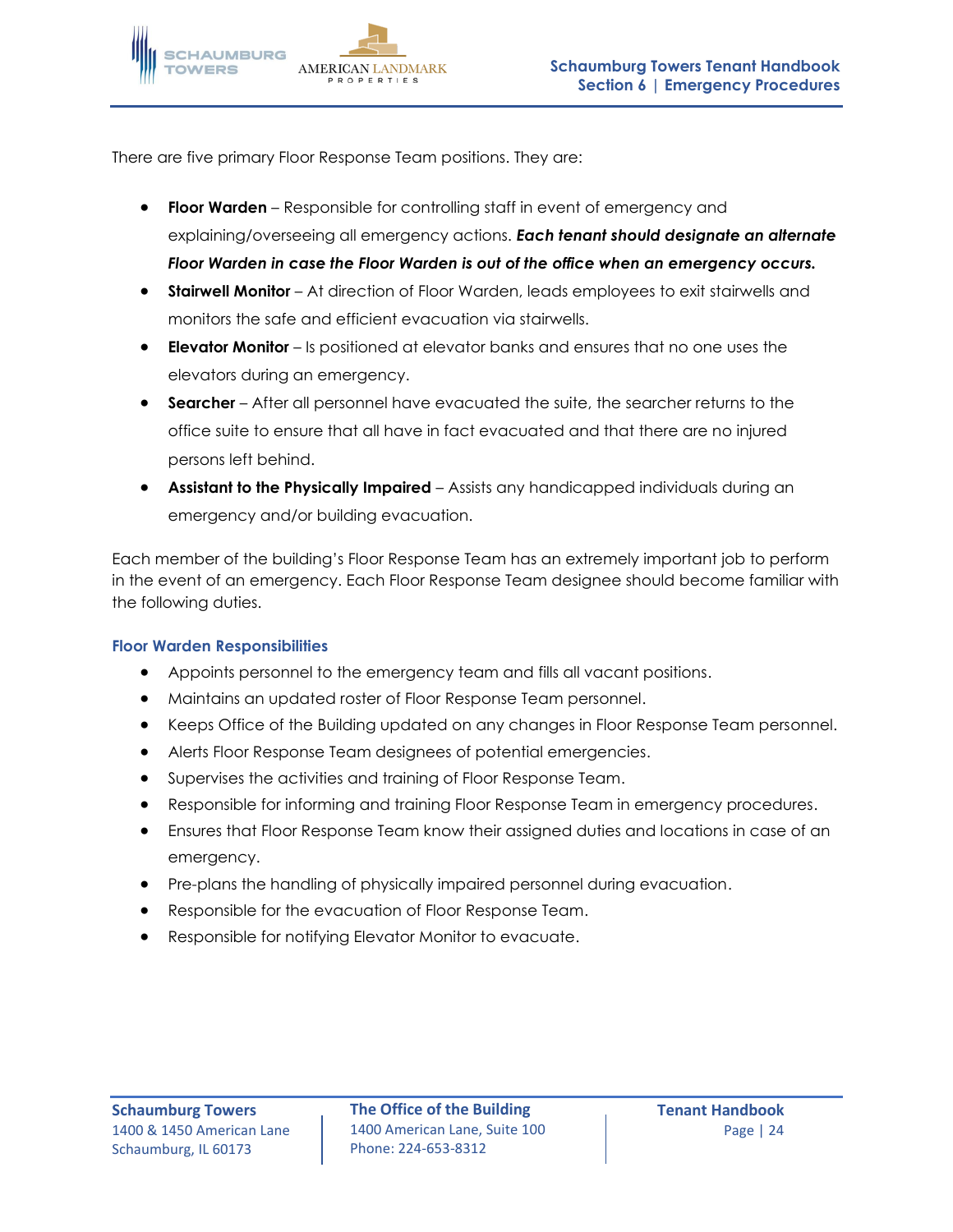### **Stairwell Monitor Responsibilities**

- Takes position at assigned exits and assists in the evacuation of all personnel.
- Feels stairwell door with back of hand for heat. If no heat is detected, opens door slowly to inspect stairwell for possible heat and smoke conditions before evacuation.
- Instructs personnel to form single file lines in stairwell and directs personnel to exit along the right side of the stairwell.
- Supervises and monitors evacuation flow while remaining calm and encouraging others to remain calm and orderly during evacuation.
- Remains at exit until Searchers have cleared all personnel for the floor.

### **Elevator Monitor Responsibilities**

- Under the supervision of the Floor Warden, Elevator Monitors are responsible for ensuring that no one uses the elevators during an emergency.
- Is positioned at the elevators and directs employees to the nearest stairway.
- Must be familiar with the building's emergency procedures and the location of all stairwells.
- Remains at designated post until instructed to evacuate by the Floor Warden.

### **Searcher Responsibilities**

- Under the supervision of the Floor Warden, Searchers are responsible for finding and evacuating all personnel from the floor, specifically from remote areas such as storage rooms, file rooms, coffee/break areas, restrooms, etc.
- Check all rooms including restrooms, conference rooms, reception areas, offices and remote areas.
- Close, but do not lock, all doors after you have determined that the room has been evacuated.
- Advises any remaining personnel on the floor of the emergency and insists on their evacuation.
- Evacuates non-employees found on the floor.
- Must be familiar with the building's emergency procedures and the location of all stairwells.

### **Assistant to the Physically Impaired Responsibilities**

- Under the supervision of the Floor Warden, the Assistant to the Physically Impaired is responsible for the safe evacuation of any physically impaired personnel.
- Maintains an up-to-date list of impaired employees.
- Moves all wheelchair bound personnel to the stairwell area and waits with them until emergency personnel arrive.

**Schaumburg Towers The Office of the Building Tenant Handbook** 1400 & 1450 American Lane | 1400 American Lane, Suite 100 | Page | 25 Phone: 224-653-8312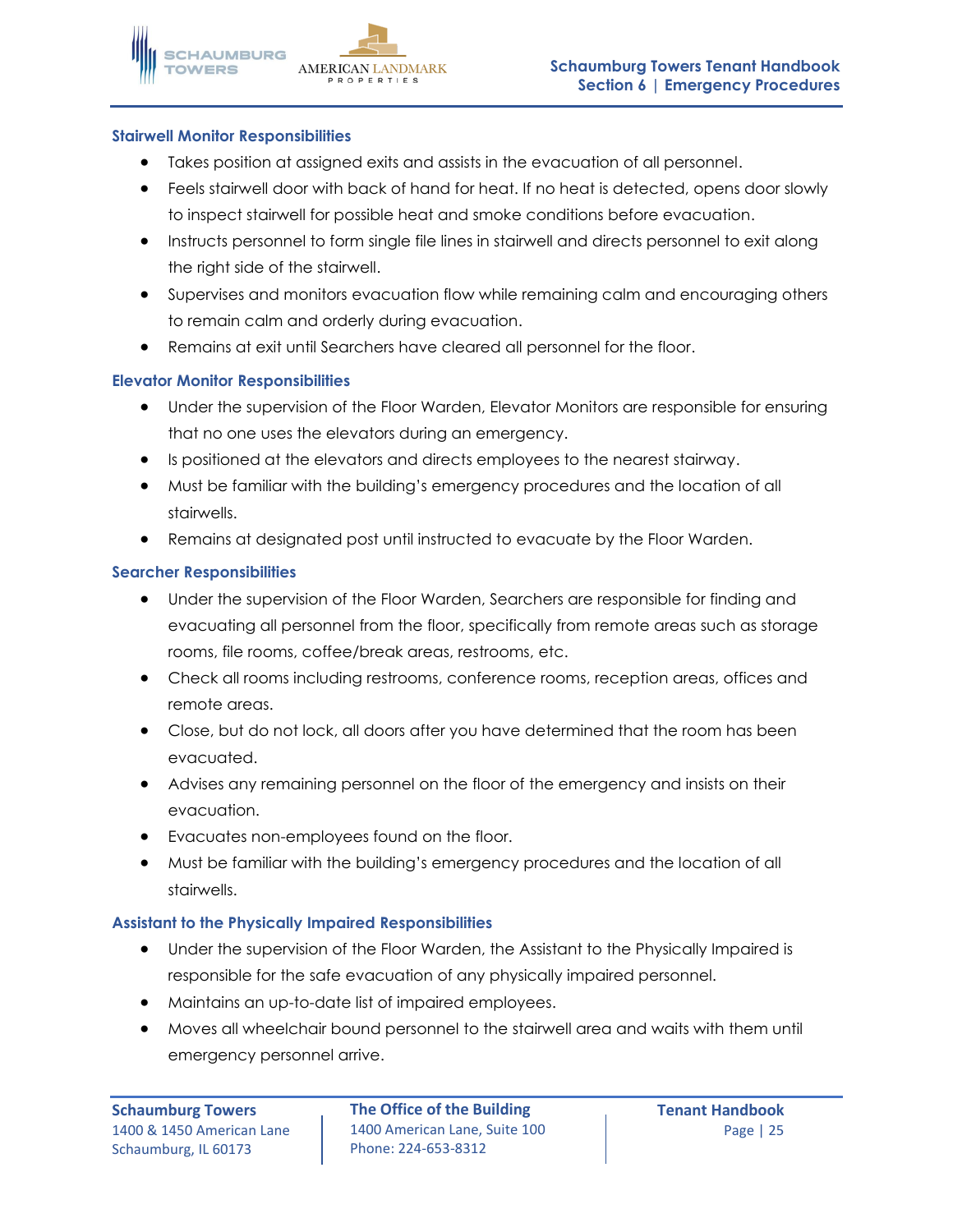

# *Fire Preparedness*

### **If a Fire is Discovered Inside Your Suite**

- 1. Advise others and move everyone away from the fire
- 2. Confine the fire by closing all doors in the area
- 3. Notify the Fire Department (911) and provide the following information:
	- Schaumburg Towers
	- 1400 or 1450 American Lane, Schaumburg
	- Suite Number or Exact Location of Fire
	- Your call back number

**NOTE:** Do not hang up until the Emergency Operator does so.

- 4. Notify the **Office of the Building at (224) 653-8312**
- 5. Attempt to extinguish the fire only under the following conditions:
	- If the fire is small and can easily be extinguished.
	- You are familiar with the operation of an extinguisher and it can be done safely.
	- You have someone with you.
	- You have your back facing an exit.
- 6. Proceed to the nearest exit to evacuate. Exit via stairwells; do not use the elevators.
- 7. Once outside the building, move to a safe refuge area away from the building and Fire Department operations.

**NOTE:** Fires need fuel, heat and oxygen to survive. You can reduce or extinguish fire by removing any one of these elements. For example, close doors and use extinguisher to reduce oxygen, throw water on the fire to reduce heat, and eliminate fuel sources by removing nearby paper, plastics, and other flammables.

### **If a Fire is Discovered Outside of Your Suite:**

If you are in your suite, smoke or heat is evident in the corridor, and you are not able to exit, proceed as follows:

- 1. Call 911 and provide the following information:
	- Schaumburg Towers
	- 1400 or 1450 American Lane, Schaumburg
	- Suite Number or Exact Location of Fire
	- Your call back number

**NOTE:** Do not hang up until the Emergency Operator does so.

- 2. Call the Office of the Building
	- Report your building number, floor and suite number.
- 3. Feel the door. If it is hot or warm, do not open it!

**Schaumburg Towers The Office of the Building Tenant Handbook** 1400 & 1450 American Lane | 1400 American Lane, Suite 100 | North Lange | 26 Phone: 224-653-8312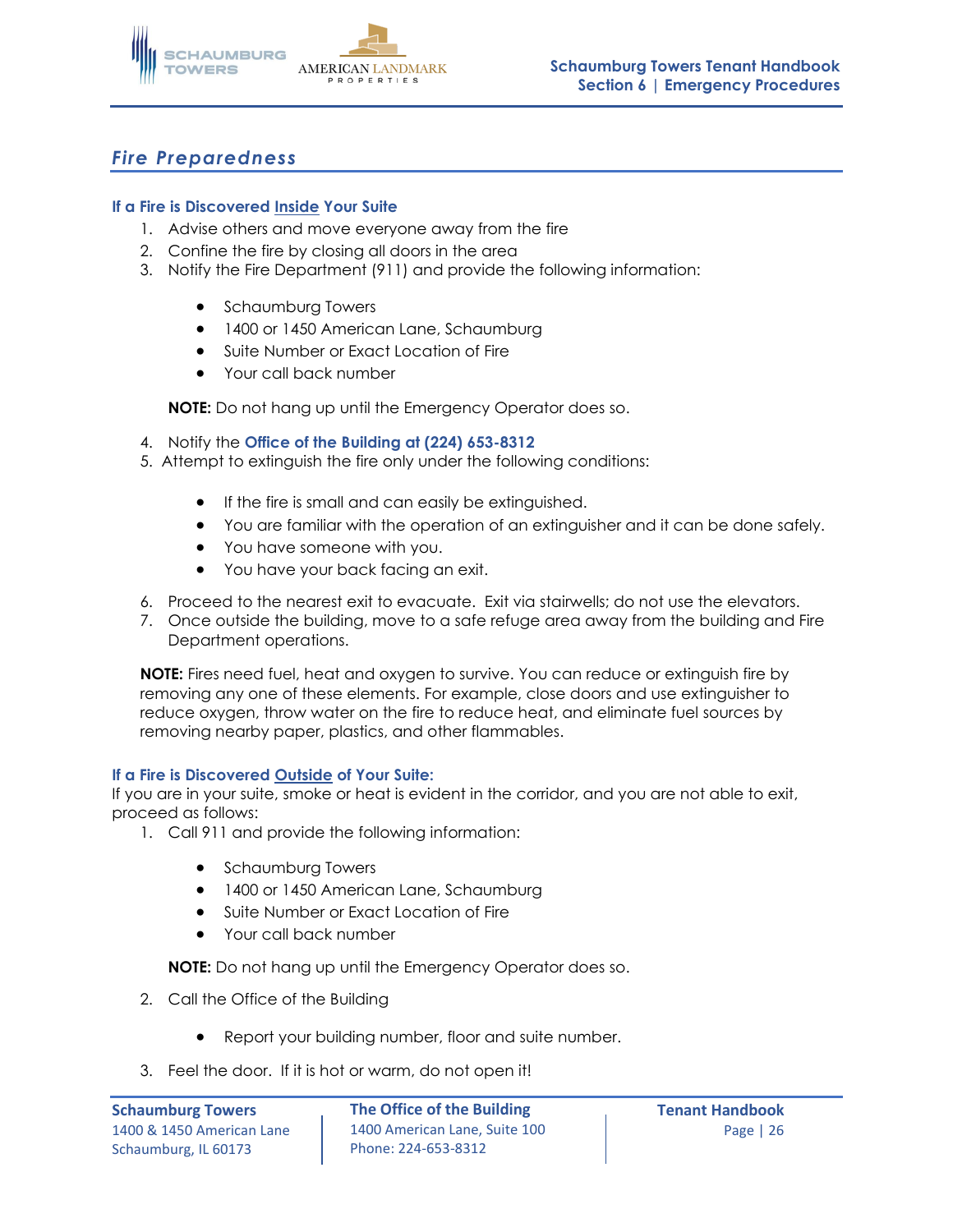- 4. Close as many doors as possible between you and the fire.
- 5. If smoke enters your suite from beneath the door, seal the area with a fire blanket, wet towel or other misted material.
- 6. If smoke in your suite becomes unbearable, break a window for additional oxygen.
- 7. If your telephone stops working, display brightly colored material from the window. Wave it to make it more visible to rescuers.
- 8. Do not jump!

### **Fire Safety Reminders**

- 1. Post Emergency Phone Numbers for all employees.
- 2. Make sure all employees are aware of the location of fire extinguishers and are familiar with how an extinguisher operates.
- 3. In a fire or other emergency, follow the instruction of your designated Floor Warden and other Emergency Personnel.
- 4. Never use the elevators.
- 5. While it is usually advised to go downward in a building during a fire, there are occasions when it may be necessary to go to an upper floor or the roof. For example, if smoke enters the stairwell, you may be driven upwards toward cleaner air.
- 6. If you encounter smoke, get down on your hands and knees. Air is cleaner and cooler near the floor. Crawl to the nearest stairwell and exit if it is safe to do so.

Few people are burned to death in fires. Most fire-related deaths are the result of smoke inhalation, poisonous gas or panic. Panic can be avoided by being well prepared for an emergency. Learn all the emergency procedures as if they were second nature.

### **Fire Prevention Tips**

- 1. Replace any electrical cord that has cracked insulation or a broken connector.
- 2. Do not pinch electrical cords under or behind furniture.
- 3. Do not run electrical extension cords under chair mats or across doorways where they can be stepped on or chaffed.
- 4. Leave space for air to circulate around heaters and other heat-producing equipment such as copiers and computer terminals.
- 5. Turn off or unplug all appliances, including coffee makers and hot plates at the end of each workday.
- 6. Keep exits, storage areas and stairways free from waste paper, empty boxes, dirty rags and other fire hazards.
- 7. Know the locations of fire extinguishers in the building and your work area.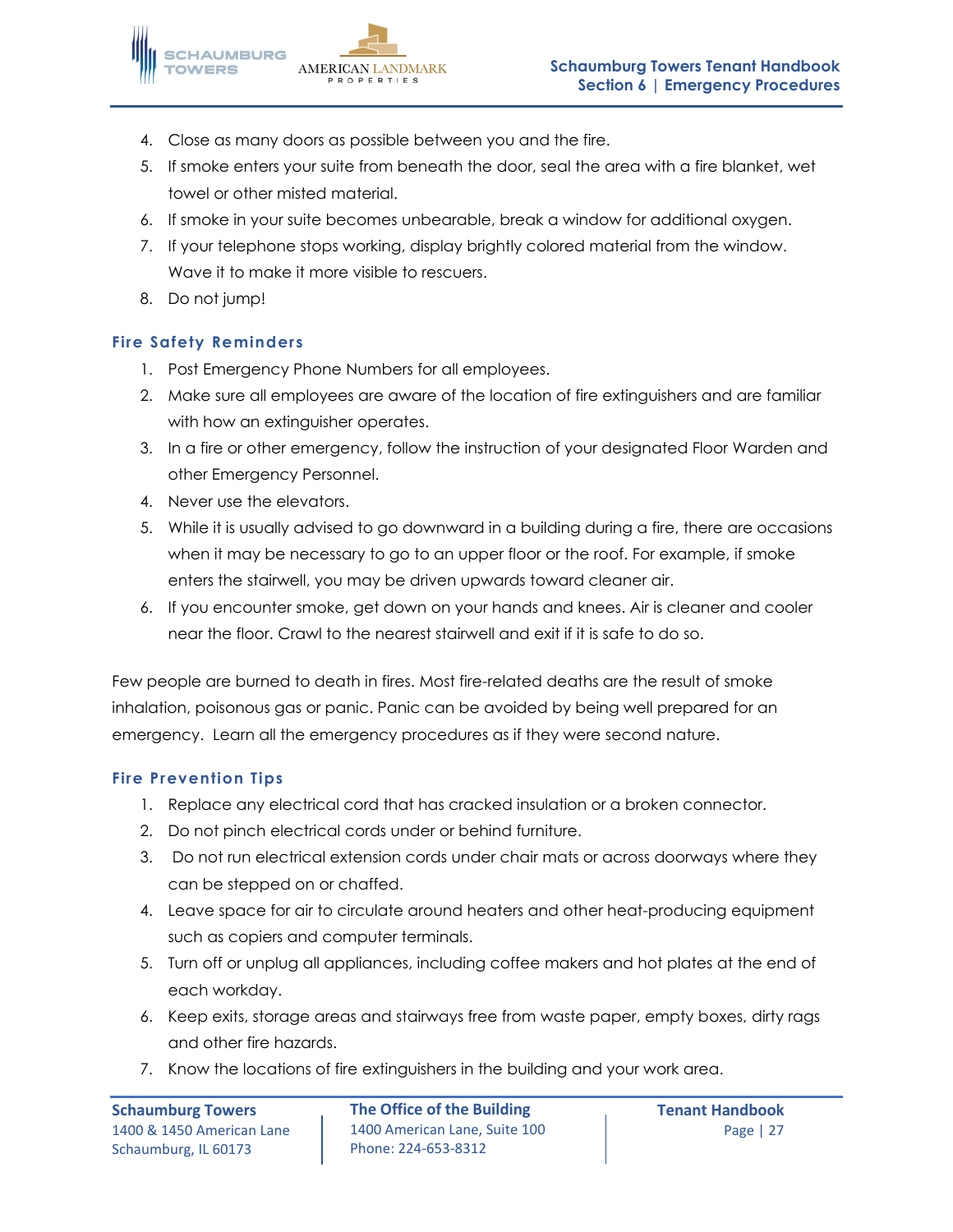

- 8. Remove trash on a regular basis.
- 9. Close all doors after working hours.
- 10. Discard all flammable liquids.
- 11. Observe the building's No Smoking policies. Never throw matches or cigarette butts into waste containers (inside or outside of building).

#### **Fire Extinguishers**

All extinguishers in the building may be used on fires originating from wood, paper, plastic, grease, oil and electricity. They are located in all stairwells on each floor and in the parking garages.

### **Operating a Fire Extinguisher**

To open the cabinet, turn the handle and pull open.

Remember the "P-A-S-S" method for effective fire extinguisher use:

- **P** Pull the safety pin. This is usually the pin with a string attached.
- **A** Aim the hose, nozzle or horn at the base of the fire.
- **S** Squeeze the trigger handle
- **S** Sweep from side to side and watch for the re-flash of the fire.

**NOTE:** Always maintain a three-foot clearance area around fire equipment. Once the equipment has been used, do not try to re-hang it, even for a few seconds. Used extinguishers should be serviced immediately!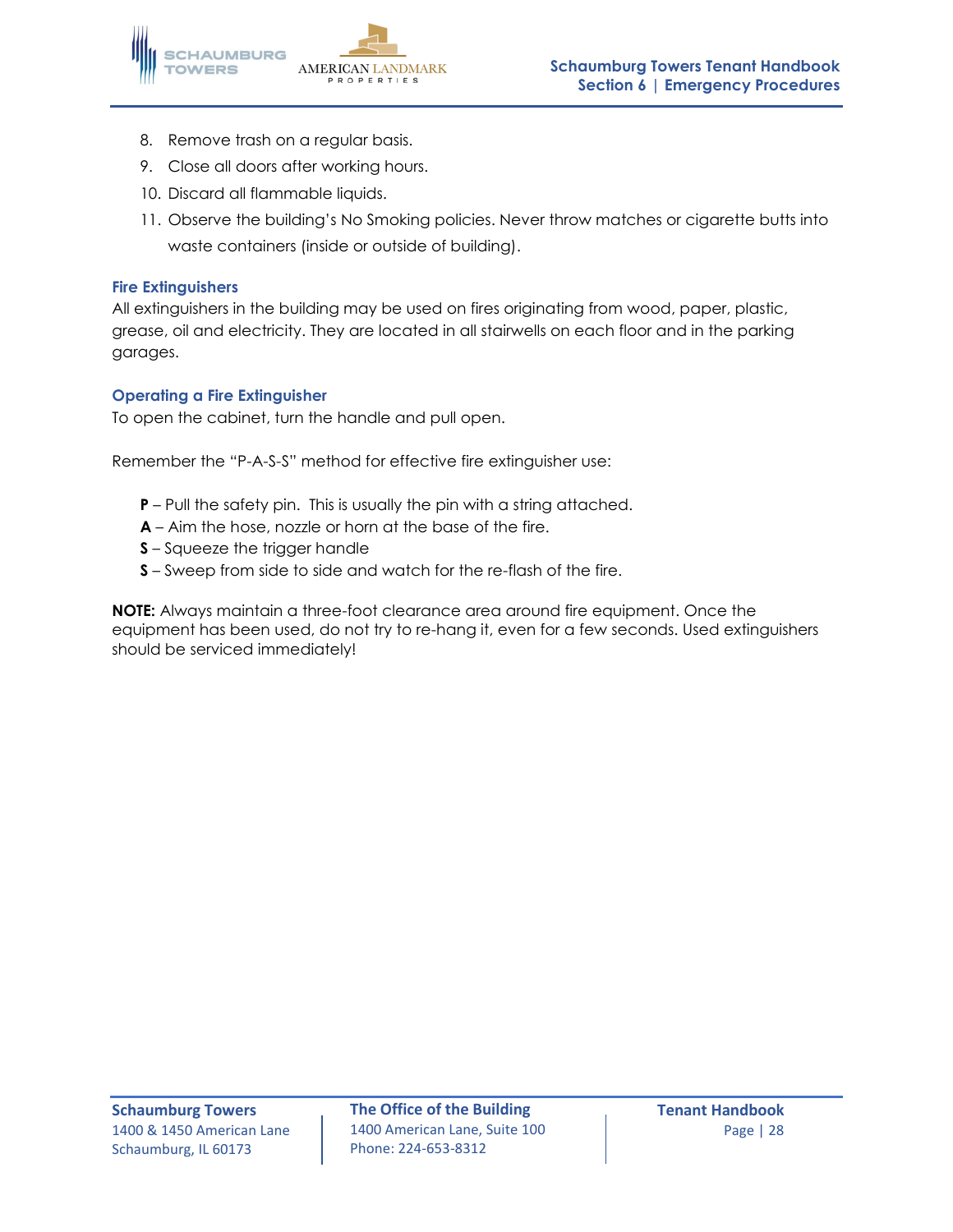

### *Earthquake Preparedness*

While the office building is structurally designed to minimize earthquake damage, it is wise for all occupants to be well prepared as well as keenly aware of the earthquake emergency procedures.

### **Supplies & Emergency Equipment**

The following supplies will be necessary to protect and sustain your employees in the event of an earthquake:

- ❑ **Food**  stock your office with non-perishable and easy-to-store food products such as dehydrated foods and food bars.
- ❑ **Water** keep at least a three-day supply of purified water. It is recommended that you stock two quarts of water per day, per employee.
- ❑ **Emergency Lighting** flashlights, flares, light sticks.
- ❑ **Batteries** keep a fresh supply
- ❑ **Medical** keep a well-stocked First Aid Kit. Choose kits designed to treat earthquake-related injuries such as heavy bleeding, shock and broken bones.
- ❑ **Blankets** lightweight fire and shock retardant emergency blankets.
- ❑ **Radios** portable transistor radios with extra batteries and two-way radios.
- ❑ **Fire Extinguisher**
- ❑ **Medications** persons on medication should keep a 72-hour supply in their desk.

#### Additional Supplies to Consider

- ❑ Heavy work gloves
- ❑ Hard Hats & Goggles
- ❑ Work shoes
- ❑ Generator
- ❑ Shovels, crowbars
- ❑ Catalytic heater
- ❑ Dust masks
- ❑ Chemical toilets, waste bags, lime
- ❑ Water purification tablets
- ❑ Sleeping bags & Cots
- ❑ Portable stove
- ❑ Eating utensils
- ❑ Instant ice pack
- ❑ Pre-moistened towelettes

#### **During an Earthquake**

While Earthquake Emergency Procedures are similar to those of a fire, one specific difference should be communicated to all building occupants: Evacuation during fire is highly probable whereas **EVACUATION DURING AN EARTHQUAKE IS NOT PROBABLE.**

Please adhere to the following safety procedures during an earthquake.

Schaumburg, IL 60173

**Schaumburg Towers The Office of the Building Tenant Handbook** 1400 & 1450 American Lane | 1400 American Lane, Suite 100 | North Lange | 29 Phone: 224-653-8312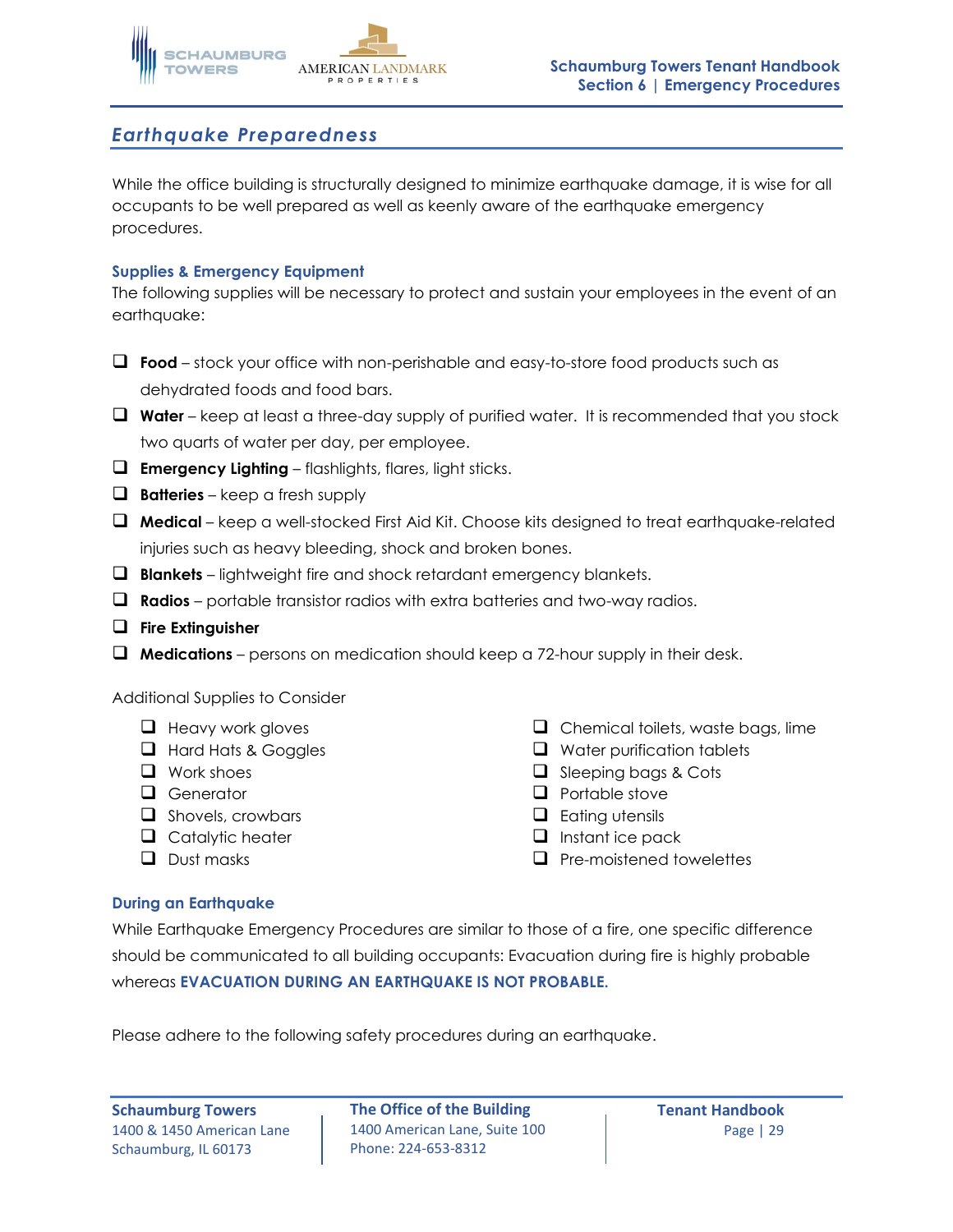### **If You Are INSIDE of the Building When an Earthquake Occurs**

- 1. Take shelter away from windows and seek protection under tables, desks, or other objects that offer shelter from flying glass and debris.
- 2. Do not leave the sheltered area or exit the building until the quake is over. Seek safety where you are and leave calmly afterward if evacuation is necessary.
- 3. Do not dash for exits stairwells may be unsafe.
- 4. Never attempt to use elevators during an earthquake. Afterwards, do not use elevators until they are checked for safety.
- 5. Stay clear of bookcases, file cabinets, windows and other heavy objects.
- 6. Turn off electrical equipment. Do not be surprised if electricity goes off or alarm systems are activated.
- 7. Do not smoke or use matches in case of gas leaks. If power fails, use battery operated lights.

### **If You Are OUTSIDE of the Building When an Earthquake Occurs**

- 1. Move away from buildings, utility wires and poles, debris and areas subject to falling glass.
- 2. If you are unable to reach a clear area, stand in a doorway or archway.
- 3. If threatened by falling debris, cover face with one forearm and the back of the head with the other.
- 4. The most dangerous place to be is on a sidewalk subject to falling debris such as glass and masonry.

### **After an Earthquake**

- 1. Check for injured persons. DO NOT attempt to move a seriously injured person unless they are in immediate danger.
- 2. DO NOT use matches, candles or other open flames.
- 3. DO NOT turn on electrical switches or appliances.
- 4. Inspect your area for damage. Check for fire. Check utilities for gas and water leaks or electrical shorts. Stay clear of wires that are shorting out.
- 5. If you smell gas, open all windows. Evacuate the building if possible and report the leak to the Fire Department first, if possible, and then Building Management.
- 6. Clean up any dangerous spills.
- 7. Replace telephone receivers to restore communications. However, do not use telephones, except to reach Office of the Building or the Fire Department.
- 8. Listen to the radio for emergency reports.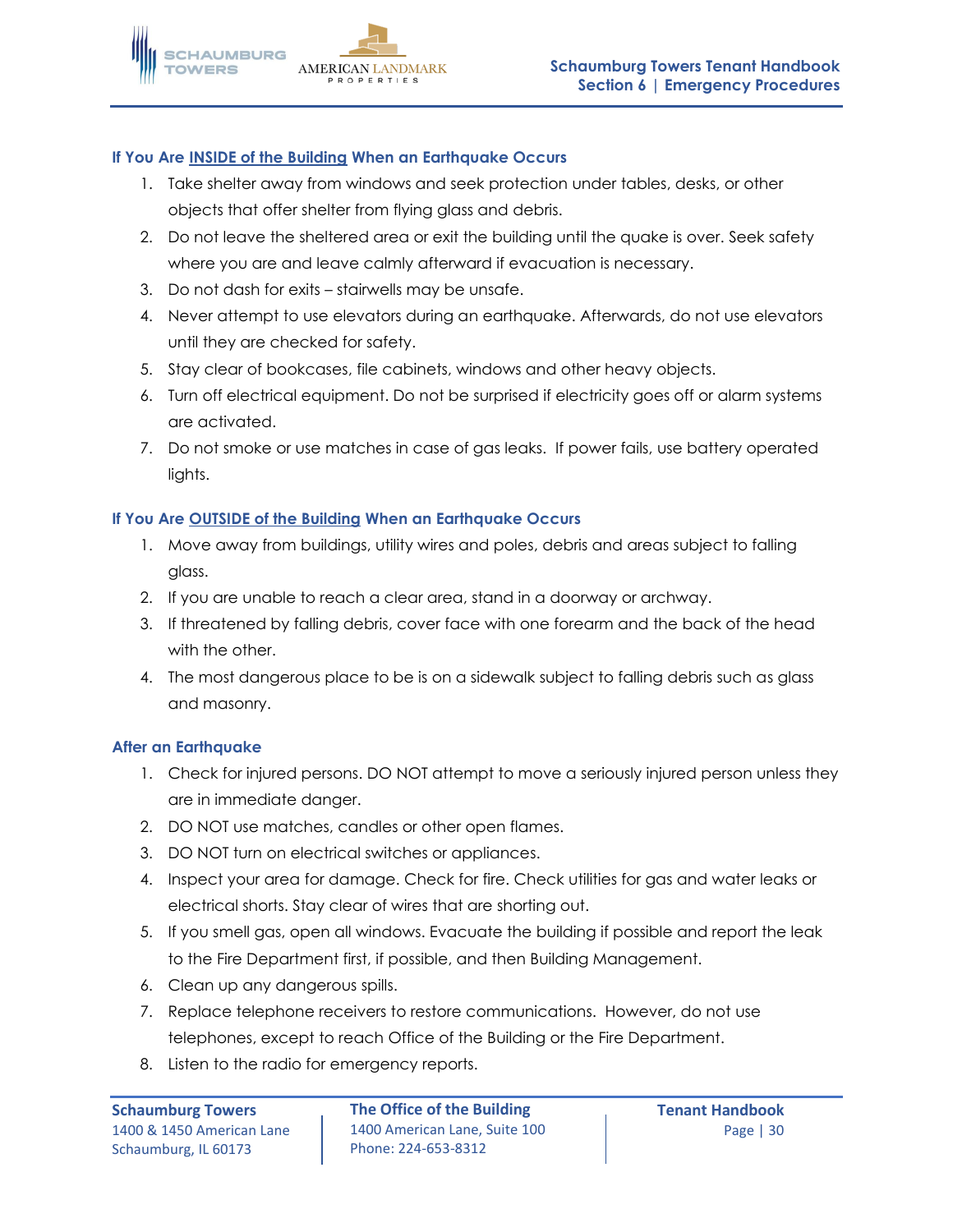

- 9. DO NOT spread false rumors regarding the condition of the building or anything else that may cause panic.
- 10. Cooperate with Management personnel and Fire Department representatives
- 11. Be prepared and stay alert for aftershocks.

### **Checklist for Business Survival Following an Earthquake**

Businesses face many hurdles in recovering from earthquakes. A key to survival is looking ahead and planning for recovery before an earthquake strikes. The following checklist identifies areas that can reduce the impact of an earthquake by enabling your company to continue normal business operations.

- ❑ Make agreements with vendors and suppliers to assure continued business or identify alternate sources in the event your normal vendors are unable to function after an earthquake.
- ❑ Develop and maintain inventories for critical supplies, equipment and employee skills.
- ❑ Develop a plan for informing clients, the general public and the media about company operations following an earthquake.
- ❑ Store duplicates of vital company records and important documents off-site.
- ❑ Take steps to "quake proof" your computer facility and equipment.
- ❑ Establish contracts with engineers and suppliers to survey damage and perform clean up following an earthquake.
- ❑ Develop a plan for business restoration including securing alternate work sites for personnel, restoring damaged utility systems, and controlling access to company facilities.
- ❑ Develop alternate marketing strategies for your products or for moving into other markets under post-earthquake conditions.
- ❑ Create post-earthquake financing and investment strategies to protect corporate assets.
- ❑ Make sure your bank is informed about your disaster contingency planning to assure quick response to your post-earthquake needs.
- ❑ Review existing inter-company mutual aid agreements to establish what needs might be following an earthquake.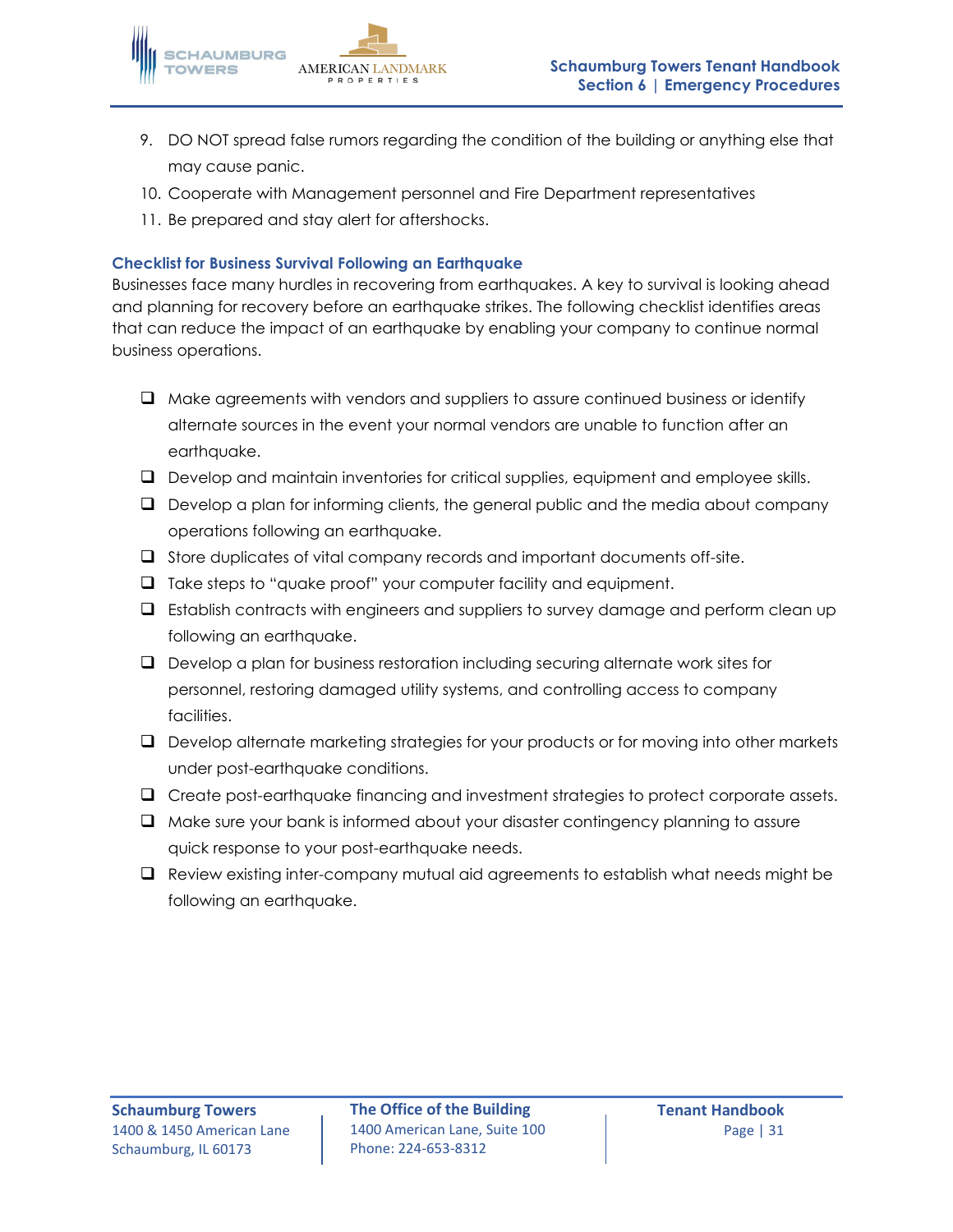

# *Tornado Preparedness*

### **Supplies & Emergency Equipment**

The following supplies will be necessary to protect and sustain your employees in the event of an earthquake:

- ❑ **Food**  stock your office with non-perishable and easy-to-store food products such as dehydrated foods and food bars.
- ❑ **Water** keep at least a three-day supply of purified water. It is recommended that you stock two quarts of water per day, per employee.
- ❑ **Emergency Lighting** flashlights, flares, light sticks.
- ❑ **Batteries** keep a fresh supply
- ❑ **Medical** keep a well-stocked First Aid Kit. Choose kits designed to treat earthquake-related injuries such as heavy bleeding, shock and broken bones.
- ❑ **Blankets** lightweight fire and shock retardant emergency blankets.
- ❑ **Radios** portable transistor radios with extra batteries and two-way radios.
- ❑ **Fire Extinguisher**
- ❑ **Medications** persons on medication should keep a 72-hour supply in their desk.

Additional Supplies to Consider

- ❑ Heavy work gloves
- ❑ Hard Hats & Goggles
- ❑ Work shoes
- ❑ Generator
- ❑ Shovels, crowbars
- ❑ Catalytic heater
- ❑ Dust masks
- ❑ Chemical toilets, waste bags, lime
- ❑ Water purification tablets
- ❑ Sleeping bags & Cots
- ❑ Portable stove
- ❑ Eating utensils
- ❑ Instant ice pack
- ❑ Pre-moistened towelettes

### **Tornado Notifications**

There are two designation placed on a Tornado: a **WATCH** and a **WARNING**. A Tornado **WATCH** indicates weather condition are right for a tornado. A Tornado **WARNING** indicates that a tornado has been sighted in the immediate area.

### **In the Event of a Tornado Watch**

1. Whoever is made aware of the threatening weather should notify the office manager,

designated Floor Warden and the Office of the Building.

- 2. Floor Warden or office managers should alert all staff of the tornado watch.
- 3. Once you have been notified of the watch, please do the following:
	- Immediately close the blinds in your office
	- Once this is completed, stay away from the windows

Schaumburg, IL 60173

**Schaumburg Towers The Office of the Building Tenant Handbook** 1400 & 1450 American Lane | 1400 American Lane, Suite 100 | Page | 32 Phone: 224-653-8312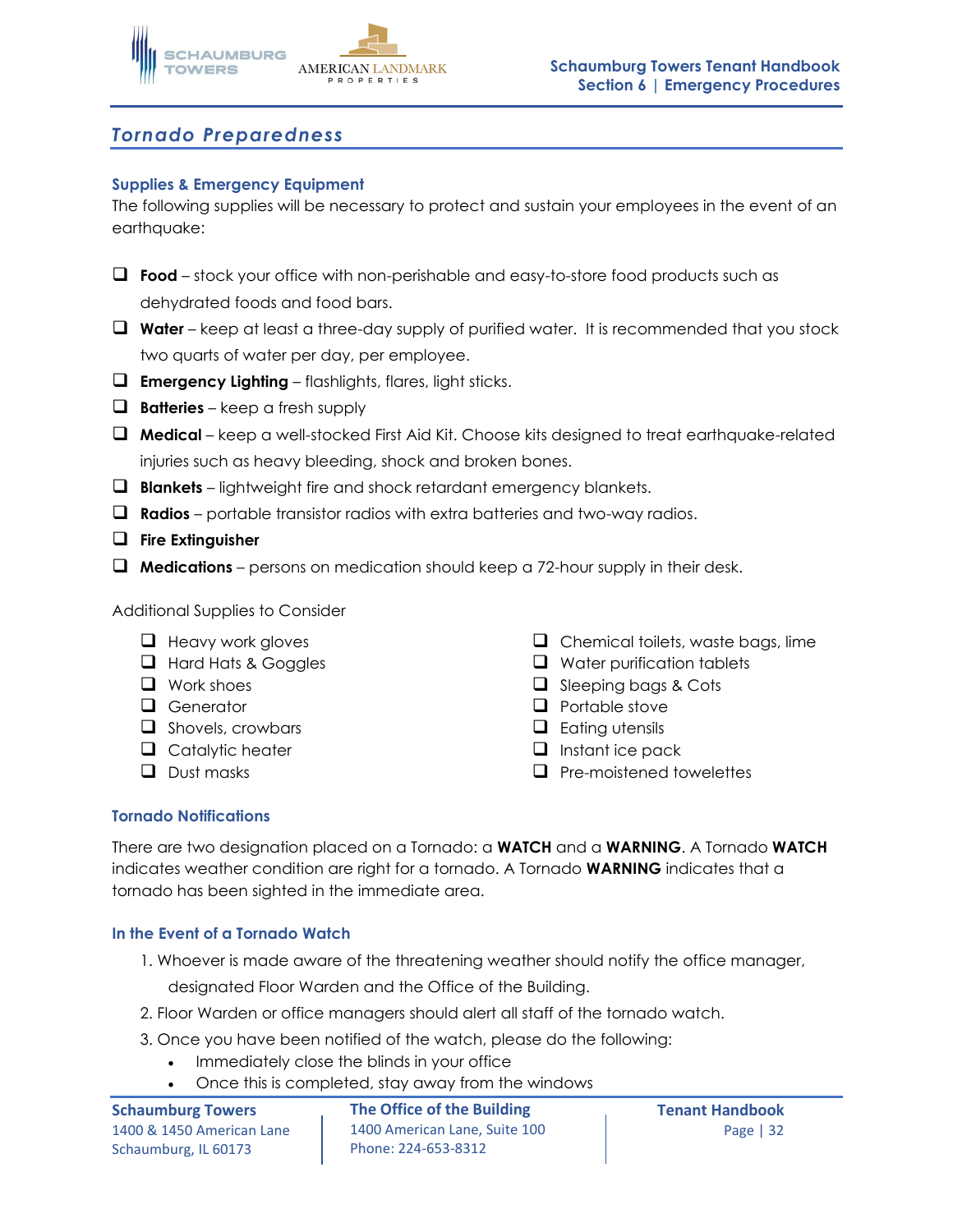

- Remain at your normal working station
- Tune into any battery-operated radios to a station with weather updates
- If possible, you should remain in the building until the weather has cleared

### **In the Event of a Tornado Warning**

- 1. Move away from the perimeter of the building (windowed areas) and toward the center of the building and close the doors behind you.
- 2. Floor Wardens and other emergency personnel will direct you towards corridors, stairwells and elevator lobbies.
- 3. Do not exit these designated areas or use elevators.
- 4. Protect yourself by placing your head close to your knees and covering your neck with your hands.
- 5. If you cannot reach a corridor or lobby in time, the next safest place is under a desk, table or chair.
- 6. Remain in the designated area until an announcement has been made by designated emergency personnel or building management that it is safe to return to your workstation.
- 7. Once everyone has returned to their workstation, emergency personnel should assist Building Management in accounting for all employees.
- 8. If anyone has been injured, designated emergency personnel should assist where possible and follow the Medical Emergency Procedures outlined in this manual.
- 9. If any portion of your offices or surrounding building areas have been damaged, please notify building management immediately.

# *Explosion Preparedness*

If an explosion occurs, please adhere to the following procedures:

- 1. IMMEDIATELY report the explosion to the Office of the Building. Remain calm and provide the following information:
	- Your name, location (building and suite number) and phone number.
	- Your company name.
	- Exact location of explosion.
	- Cause (if known) of explosion.
	- Extent of casualties, and number and type of injuries.
	- Whether explosion caused fire and if so, location of fire.
- 2. Evacuate all persons from the area if necessary.

The Office of the Building will immediately contact the Fire and Police Departments and will dispatch emergency personnel to the scene.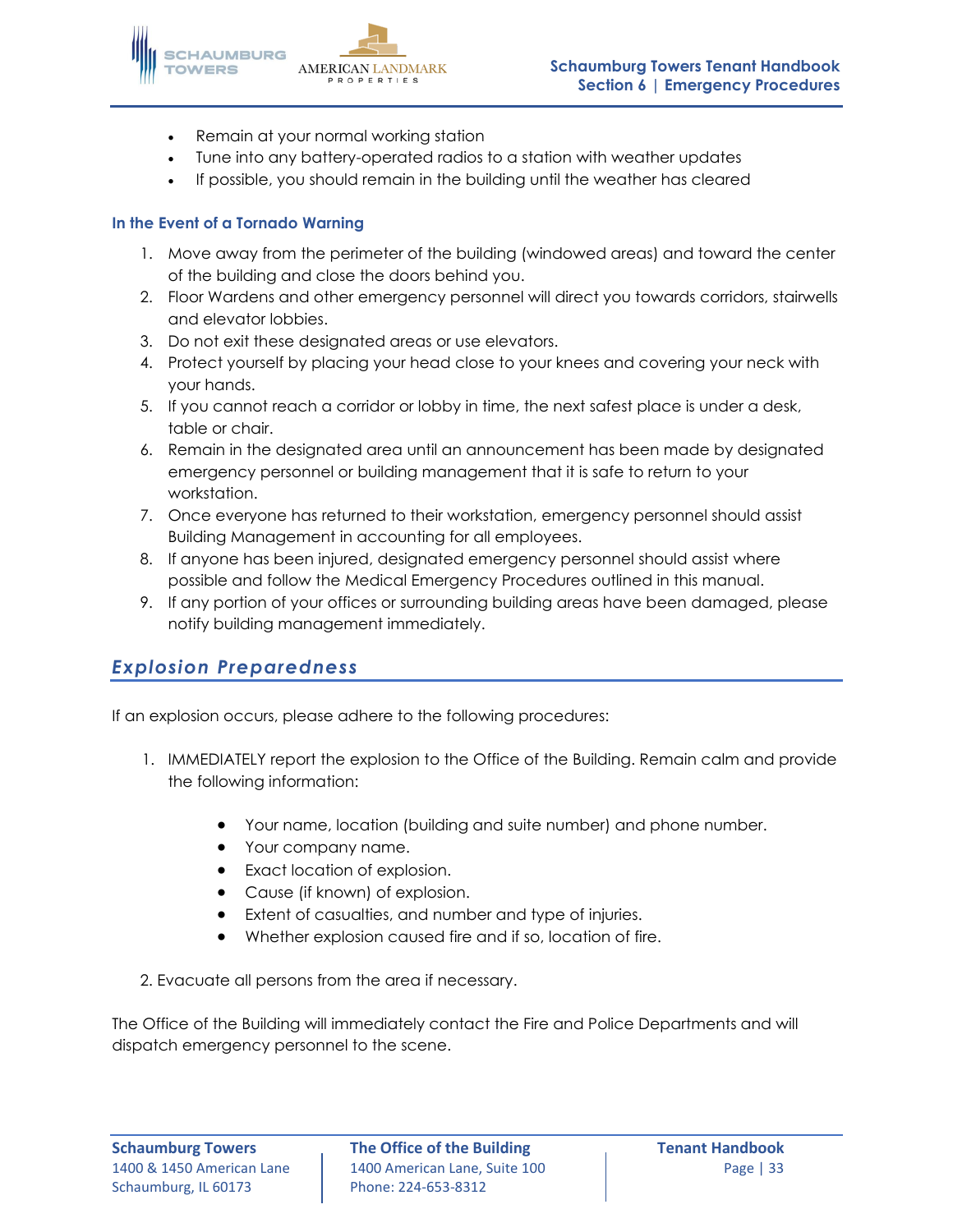

# *Medical Emergencies*

Should a medical emergency situation develop which requires immediate intervention by trained personnel, proceed as follows:

- 1. Call 911. Reassure the injured person that help is on the way. Remain calm and provide the following information:
	- Nature of medical emergency.
	- Building name and address
	- Exact location and name of sick or injured person.

**NOTE:** Do not hang up until the emergency operator does so.

### 2. Call the **Office of the Building at (224) 653-8312**

Provide the following information:

- Your name and company name
- Nature of medical emergency
- Exact location and name of sick or injured person
- Whether or not you have called for trained assistance
- A number where you can be reached
- 3. Direct any on-lookers away from the area of the injured person. Clear the area of any objects that might impede the rescue or interfere with emergency personnel.
- 4. Remain with the victim. DO NOT move the victim unless there is immediate danger of further injury. Keep the victim comfortable and warm.
- 5. Designate a responsible person to do the following:
	- Wait at the building's main entrance for medical personnel. When they arrive, direct them to the injured person.
	- Whenever possible, have an elevator standing for the rescue team.

**NOTE:** CPR training and first aid courses are available through your local American Red Cross and are sometimes offered through the Office of the Building. All occupants are encouraged to participate.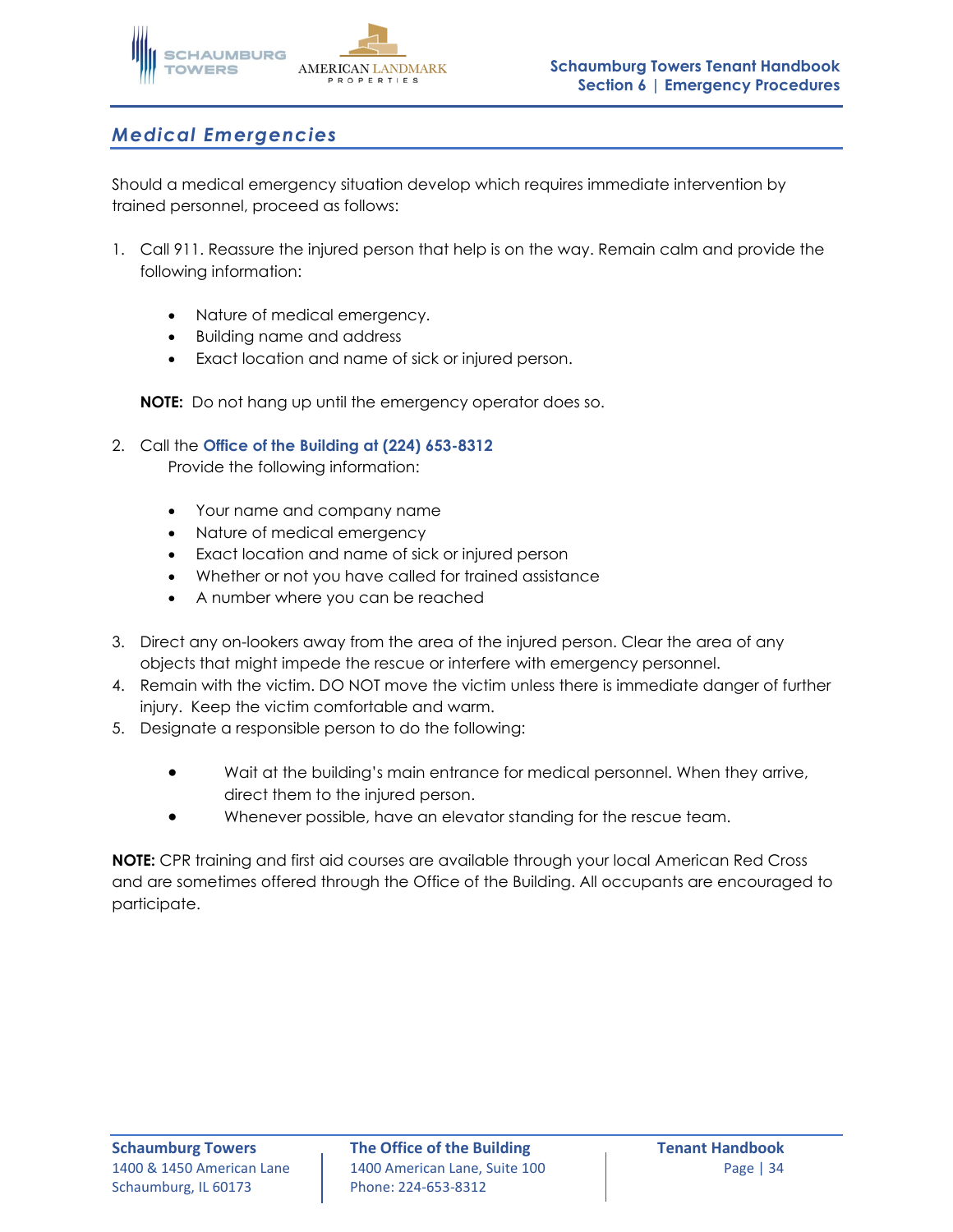

# *Bomb Threat Preparedness*

Bomb threats should always be taken seriously. Do not assume that a bomb threat is a prank call or that they are only made to the Office of the Building. Anyone can receive a bomb threat and all building occupants should be prepared.

### **Telephone Bomb Threats**

- 1. The person receiving the call should try to get as much information as possible from the caller and should write out the message exactly as received from the caller.
- 2. Listen carefully. You may be able to help authorities identify the caller, his location, or the location of the explosive by his comments, vocal characteristics and any background noise.
- 3. Keep the caller on the phone for as long as possible. Ask the caller to repeat the message.
- 4. Obtain as much information from the caller as possible such as location of bomb, time of detonation, appearance of bomb, and callers' reason for planting the bomb (please see the **Bomb Threat Questionnaire** found in section VII of this manual).
- 5. Remind the caller that the building is occupied and that the bomb might cause the deaths of innocent people.
- 6. Once the caller has hung up, immediately contact the **Office of the Building at (224) 653-8312** and provide the following information:
	- Your name
	- Your location (building and suite number)
	- Your phone number
	- Name of any other person who heard the threat
	- Name of any employee threatened by the caller and his/her work location
	- Time the bomb is to detonate if known
	- Location and description of the bomb if known
	- Any reason given for planting the bomb
	- Any other information received from the bomb threat perpetrator
- 7. Complete the Bomb Threat Questionnaire and provide it to management personnel as soon as possible after the call was received.

### **Written Bomb Threats**

Upon receipt of a written bomb threat:

- 1. Immediately notify the **Office of the Building at (224) 653-8312**
- 2. Do not destroy the note
- 3. Do not let others handle the note
- 4. Turn the note over to building management or emergency personnel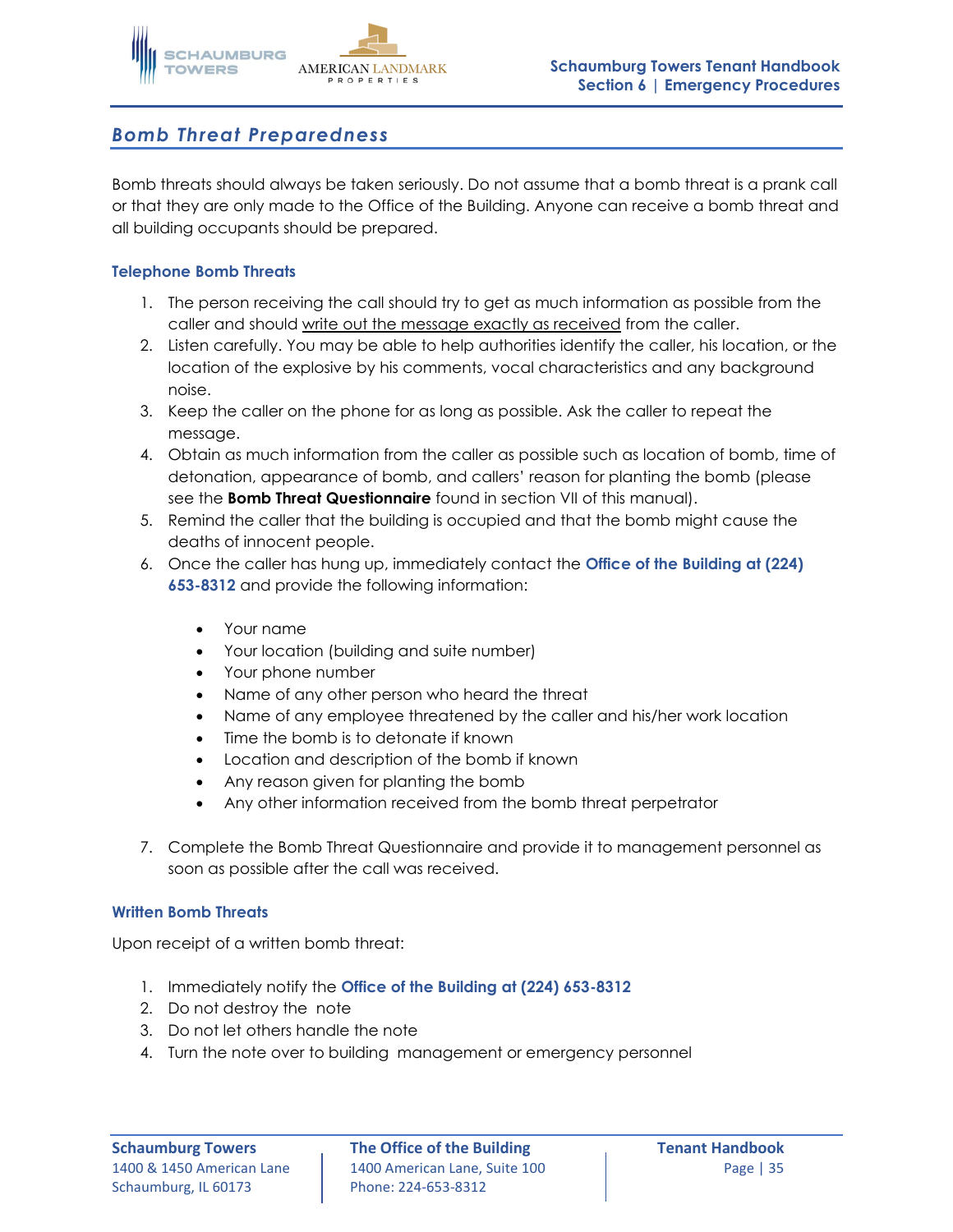

### **Personal Receipt of Bomb Threats**

When a bomb threat is directed to a specific individual, he/she should immediately search his/her own workstation or office for unidentifiable or suspicious items. Please remember the following:

- Look for anything out of the ordinary or out of place.
- Look high and low not just at eye level.
- Methodically search from one end of your work area to the other.

### **Searching Your Suite for a Suspected Bomb**

Once a telephone or written bomb threat has been reported to the Office of the Building, occupants should search their suites for any suspicious packages. Following are some search guidelines:

- Do not rely on random searches in logical places.
- Explosives are concealed most easily in areas that have the easiest access
- Be aware of out of the ordinary articles that are foreign to the area.
- The bomb is likely to be packaged in a common container such as a shoe box, cigar box, a book, a grocery bag, an athletic bag, and airline bag, a suitcase or briefcase.
- Anything that does not belong, such as a book in the restroom, should be considered a suspicious object.
- When searching individual rooms/offices, start at the outside walls and move towards the center of the room.

**NOTE:** If a suspicious object is found, **DO NOT TOUCH IT**. Report the finding immediately to your designated emergency personnel and to building management.

### **Suspicious Packages**

Upon the delivery of all packages always be aware and:

- Do not accept the contents of any container as bona fide simply because it was delivered in a routine manner.
- Do not assume that container marking and/or appearance is sole evidence of its content, identification or legitimacy.
- Be aware of packages with incorrect titles or those marked "Confidential" or "Personal".
- Do not open any suspicious package. Do not cut any cord, rope or wire on a suspicious package.

Be aware of the following signs that a package may include a bomb:

- Excessive postage
- No return address
- Excessive weight
- Incorrect titles

**Schaumburg Towers The Office of the Building Tenant Handbook** 1400 & 1450 American Lane | 1400 American Lane, Suite 100 | Page | 36 Phone: 224-653-8312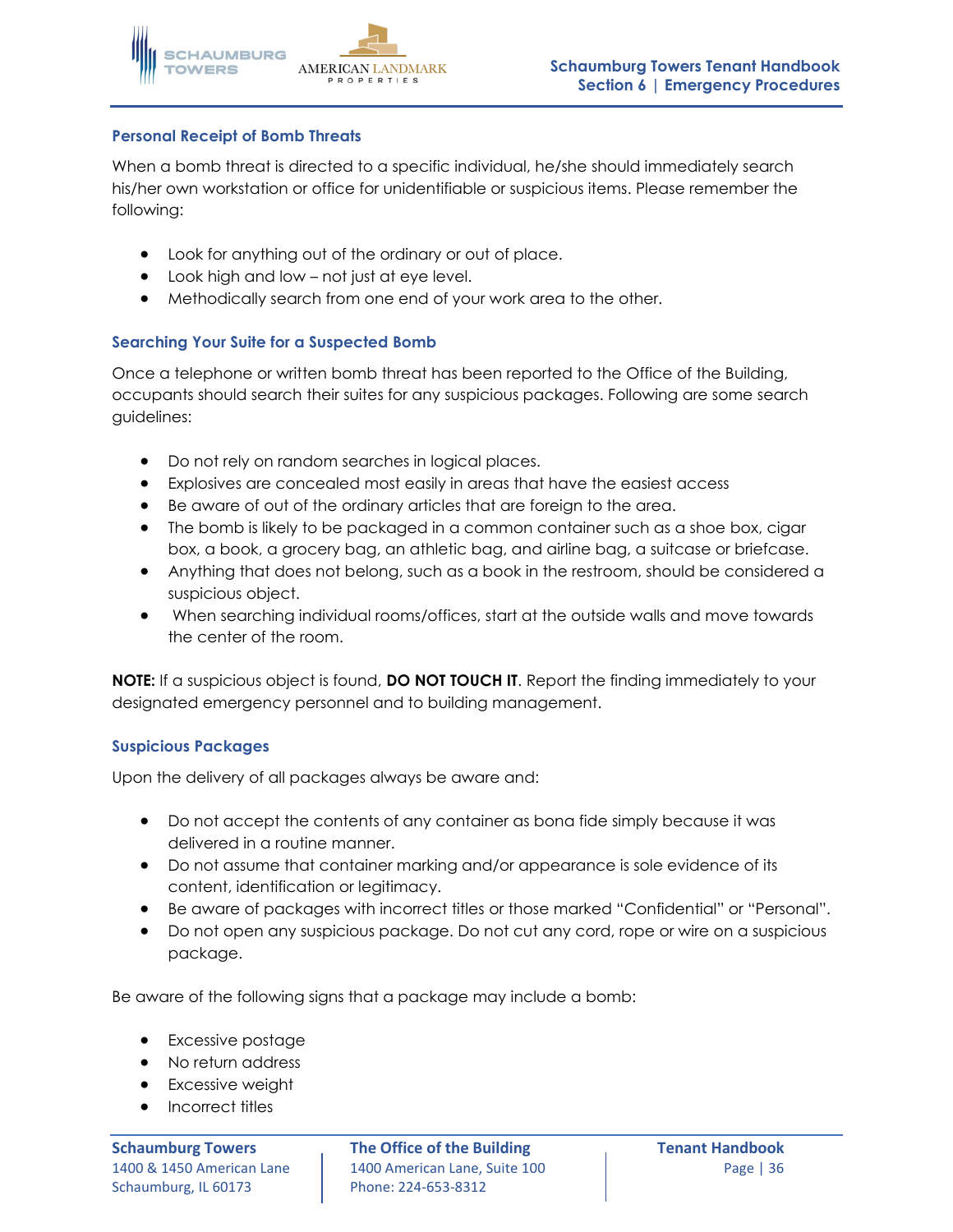

- Restrictive markings (such as "Confidential" or "Personal")
- Oily stains or discoloration

### **Upon Receipt of a Suspicious Package**

- 1. Do not allow anyone to handle the package.
- 2. Immediately call the Office of the Building

### **Suspected Bomb Safety Precautions**

The following safety precautions will acquaint all occupants with the dangers inherent in a bomb threat, bomb search, discovery and handling of all suspected bombs, or if you have any other reason to suspect a bomb is in the building.

While some of the precautions may seem elementary, do not dismiss them as unimportant. Adequate knowledge of these precautions may save your life as well as the lives of other persons working in or visiting the building.

- 1. If it is suspected that a bomb is in the building:
	- Do not use radio equipment to transmit messages
	- Do not change lighting conditions
	- Remove all flammables
- 2. Please make only necessary phone calls. Open phone lines are essential to effectively controlling the emergency.
- 3. If a suspected bomb is identified:
	- Do not touch it
	- Do not attempt to move or carry it
	- Remove all flammable material from the area
- 4. During a bomb threat emergency, cooperate with all fire department instructions, including building evacuation.

### *Building Evacuation*

In the event of an emergency, it may become necessary to evacuate the office building. All Floor Response Team personnel as well as general personnel should be completely familiar with the following evacuation procedures.

- In an emergency situation, wait until management or designated Floor Response Team personnel indicated that it is safe and appropriate to evacuate the building.
- If you are directed to evacuate, closely follow the instructions of all Floor Response Team personnel including Floor Wardens, Elevator Monitors, Searchers and Stairwell Monitors.
- Do not exit via the elevators.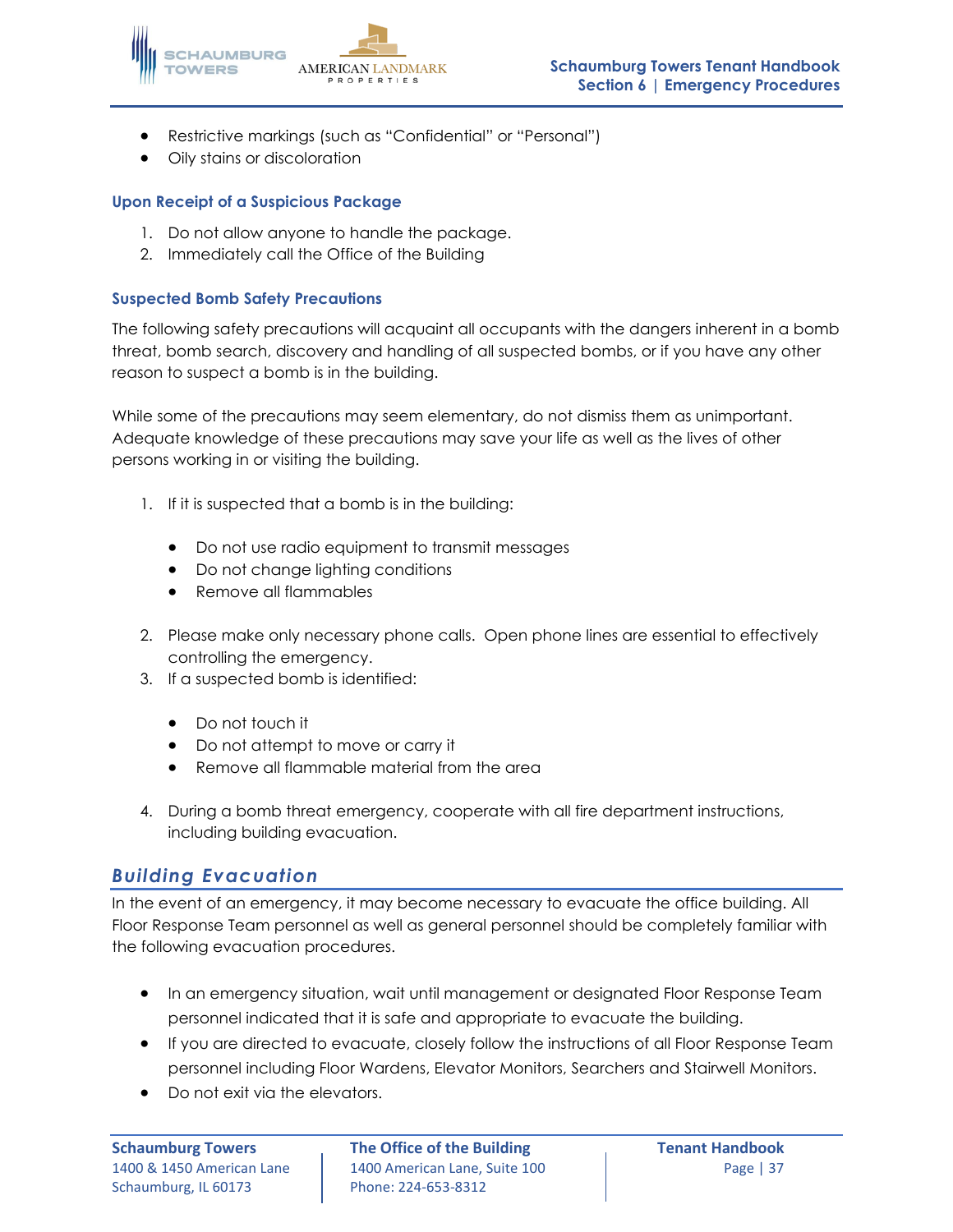

- Exit via stairwells only after a Stairwell Monitor has deemed it safe to do so.
- Familiarize yourself with the location of all stairwell exits; in the event a stairwell is blocked, proceed to an alternate stairwell.
- Use safe stairwell exit procedures including:
	- o Remain calm and quiet
	- o Remove high heeled shoes
	- o Exit in a single file and keep to the right using handrails
	- o Move quickly, but do not run
	- o Assist those who may have trouble on the stairs or who have been injured
	- o Treat injuries on stairwell landings only and only when safe to do so

### **Evacuating the Injured**

If you are alone with an injured person who is unable to leave the area unassisted, you may find that a "blanket drag" will provide you with the means to remove the person from the hazardous area. The drag can also be accomplished with a coat. If you are unable to carry the person, the "blanket drag" may be your only means of moving the person out of danger. To get the person onto the blanket, turn the person on his/her side and roll the blanket up, lengthwise, so that when you roll them over to the other side, you can open the blanket. Grasp the corners nearest the head of the injured and pull the person out of the area.

# *Civil Disturbances*

Although riots and civil disturbances are rare, there is still a need for a planned course of action in the event a civil disturbance erupts. Should a disturbance start outside the building, the Office of the Building will:

- Secure all building entrances.
- Notify the police.
- Notify the tenants.
- Prevent access to all suites.

In the event that a civil disturbance initiates inside the building:

- Make sure all occupants are in your office and lock your suite doors including the main entrance. Assign a responsible individual to stand by the entrance door with a key allowing authorized personnel only to enter and leave.
- Immediately notify the Office of the Building and provide the following information:
	- o Exact location of the disturbance, demonstrators and/or rioters
	- o Approximate number of demonstrators or rioters
	- o Your name, company name and call back